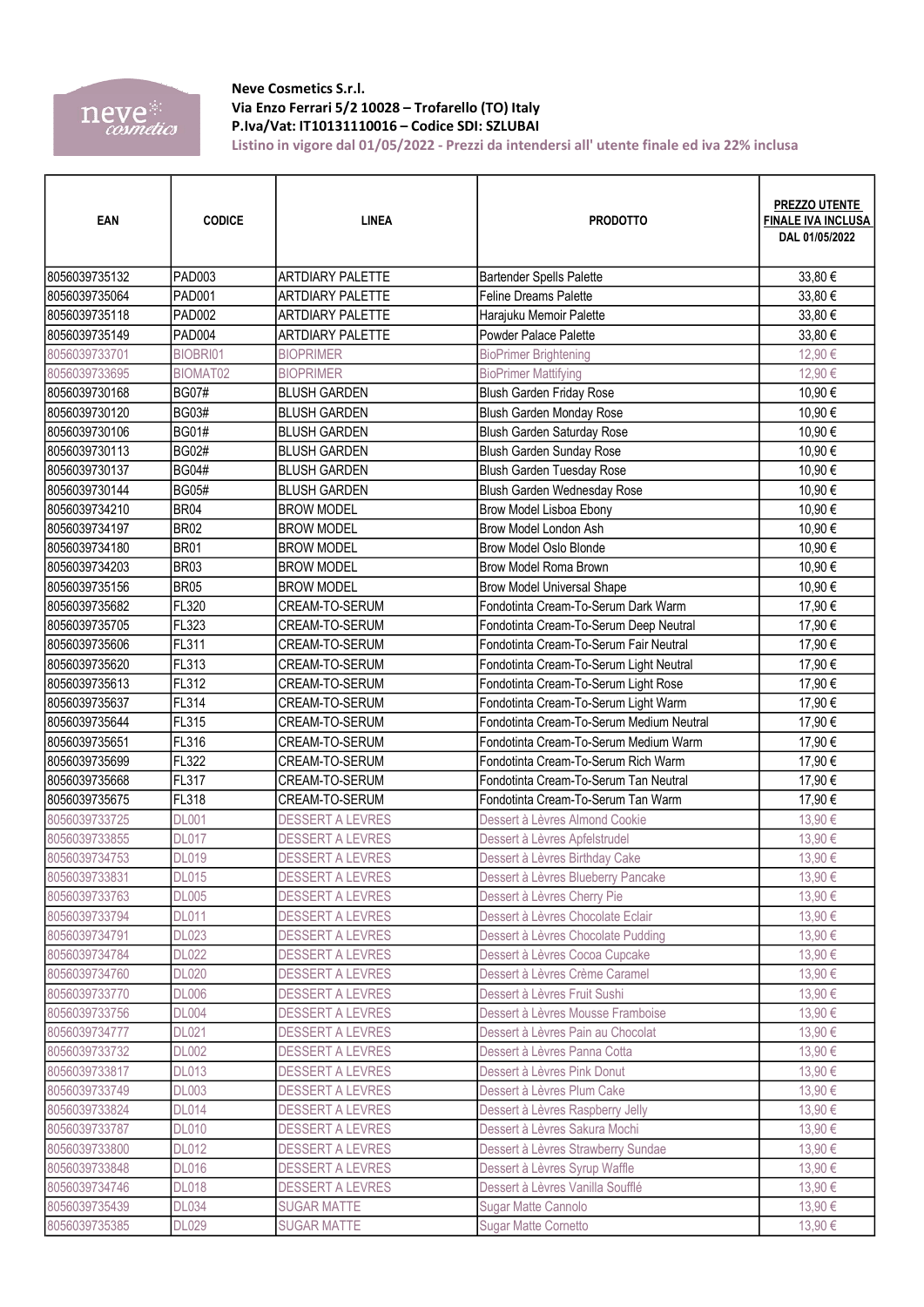| 8056039735408 | <b>DL031</b>  | <b>SUGAR MATTE</b>         | Sugar Matte Crostata                           | 13,90 € |
|---------------|---------------|----------------------------|------------------------------------------------|---------|
| 8056039735378 | <b>DL028</b>  | <b>SUGAR MATTE</b>         | Sugar Matte Meringata                          | 13,90 € |
| 8056039735415 | <b>DL032</b>  | <b>SUGAR MATTE</b>         | Sugar Matte Pandoro                            | 13,90 € |
| 8056039735422 | <b>DL033</b>  | <b>SUGAR MATTE</b>         | <b>Sugar Matte Panettone</b>                   | 13,90€  |
| 8056039735392 | <b>DL030</b>  | <b>SUGAR MATTE</b>         | Sugar Matte Pastiera                           | 13,90€  |
| 8056039735446 | <b>DL035</b>  | <b>SUGAR MATTE</b>         | Sugar Matte Tiramisù                           | 13,90€  |
| 8056039735262 | <b>DL027</b>  | <b>SWEET SORBETTO</b>      | Sweet Sorbetto Anguria                         | 13,90€  |
| 8056039735255 | <b>DL026</b>  | <b>SWEET SORBETTO</b>      | <b>Sweet Sorbetto Gelso</b>                    | 13,90€  |
| 8056039735248 | <b>DL025</b>  | SWEET SORBETTO             | Sweet Sorbetto Mandorla                        | 13,90€  |
| 8056039735231 | <b>DL024</b>  | SWEET SORBETTO             | <b>Sweet Sorbetto Melone</b>                   | 13,90€  |
| 8056039733572 | M0609         | <b>DUEBACI</b>             | DueBaci Applause                               | 8,90€   |
| 8056039733541 | M0603         | <b>DUEBACI</b>             | DueBaci Conspiracy                             | 8,90€   |
| 8056039733534 | M0602         | <b>DUEBACI</b>             | DueBaci Incognito                              | 8,90€   |
| 8056039733527 | M0601         | <b>DUEBACI</b>             | DueBaci Masquerade                             | 8,90€   |
| 8056039733589 | M0610         | <b>DUEBACI</b>             | DueBaci Mermaid                                | 8,90€   |
| 8056039733596 | M0611         | <b>DUEBACI</b>             | DueBaci Treasure                               | 8,90€   |
| 8056039733558 | M0605         | <b>DUEBACI</b>             | DueBaci Virgin                                 | 8,90€   |
| 8056039731387 | <b>PWC552</b> | <b>FLAT PERFECTION</b>     | Cipria Flat Perfection Alabaster Touch         | 15,90€  |
| 8056039731370 | <b>PWC551</b> | <b>FLAT PERFECTION</b>     | Cipria Flat Perfection Drama Matte             | 15,90 € |
| 8056039734432 | <b>PWC553</b> | <b>FLAT PERFECTION</b>     | Cipria Flat Perfection Fluffy Matte            |         |
|               |               |                            |                                                | 15,90€  |
| 8056039735033 | <b>PWC554</b> | <b>FLAT PERFECTION</b>     | Cipria Flat Perfection Glass Glow              | 15,90€  |
| 8056039735040 | <b>PWC555</b> | <b>FLAT PERFECTION</b>     | Cipria Flat Perfection Velvet Bronze           | 15,90 € |
| 8056039731363 | <b>PWC550</b> | <b>FLAT PERFECTION</b>     | <b>Cipria Flat Perfection Velvet Matte</b>     | 15,90€  |
| 8056039731479 | <b>FTC520</b> | <b>FLAT PERFECTION</b>     | Fondotinta Flat Perfection Dark Warm           | 15,90€  |
| 8056039731394 | <b>FTC511</b> | <b>FLAT PERFECTION</b>     | <b>Fondotinta Flat Perfection Fair Neutral</b> | 15,90€  |
| 8056039731417 | <b>FTC513</b> | <b>FLAT PERFECTION</b>     | Fondotinta Flat Perfection Light Neutral       | 15,90€  |
| 8056039731400 | <b>FTC512</b> | <b>FLAT PERFECTION</b>     | Fondotinta Flat Perfection Light Rose          | 15,90€  |
| 8056039731424 | <b>FTC514</b> | <b>FLAT PERFECTION</b>     | Fondotinta Flat Perfection Light Warm          | 15,90€  |
| 8056039731431 | <b>FTC515</b> | <b>FLAT PERFECTION</b>     | Fondotinta Flat Perfection Medium Neutral      | 15,90€  |
| 8056039731448 | <b>FTC516</b> | <b>FLAT PERFECTION</b>     | Fondotinta Flat Perfection Medium Warm         | 15,90€  |
| 8056039731455 | <b>FTC517</b> | <b>FLAT PERFECTION</b>     | Fondotinta Flat Perfection Tan Neutral         | 15,90 € |
| 8056039731462 | <b>FTC518</b> | <b>FLAT PERFECTION</b>     | Fondotinta Flat Perfection Tan Warm            | 15,90 € |
| 8056039731578 | VOL-FT120F    | FONDOTINTA MINERALI        | Fondotinta High Coverage Dark Warm             | 13,90€  |
| 8056039731585 | VOL-FT111F    | FONDOTINTA MINERALI        | Fondotinta High Coverage Fair Neutral          | 13,90 € |
| 8056039731592 | VOL-FT113F    | FONDOTINTA MINERALI        | Fondotinta High Coverage Light Neutral         | 13,90 € |
| 8056039731608 | VOL-FT112F    | FONDOTINTA MINERALI        | Fondotinta High Coverage Light Rose            | 13,90€  |
| 8056039731615 | VOL-FT114F    | <b>FONDOTINTA MINERALI</b> | Fondotinta High Coverage Light Warm            | 13,90€  |
| 8056039731622 | VOL-FT115F    | FONDOTINTA MINERALI        | Fondotinta High Coverage Medium Neutral        | 13,90€  |
| 8056039731639 | VOL-FT116F    | FONDOTINTA MINERALI        | Fondotinta High Coverage Medium Warm           | 13,90 € |
| 8056039731646 | VOL-FT117F    | FONDOTINTA MINERALI        | Fondotinta High Coverage Tan Neutral           | 13,90 € |
| 8056039731653 | VOL-FT118F    | FONDOTINTA MINERALI        | Fondotinta High Coverage Tan Warm              | 13,90 € |
| 8056039731790 | VOL-BL023F    | <b>BLUSH MINERALI</b>      | <b>Blush Creamy</b>                            | 12,90 € |
| 8056039731806 | VOL-BL047F    | <b>BLUSH MINERALI</b>      | <b>Blush Delhi</b>                             | 12,90 € |
| 8056039731813 | VOL-BL044F    | <b>BLUSH MINERALI</b>      | <b>Blush English Rose</b>                      | 12,90€  |
| 8056039731837 | VO-BL055F     | <b>BLUSH MINERALI</b>      | <b>Blush Maya</b>                              | 12,90€  |
| 8056039731844 | VOL-BL059F    | <b>BLUSH MINERALI</b>      | Blush Popcorn                                  | 12,90€  |
| 8056039731868 | VO-BL053F     | <b>BLUSH MINERALI</b>      | <b>Blush Starlet</b>                           | 12,90 € |
| 8056039731875 | VOL-BL035F    | <b>BLUSH MINERALI</b>      | <b>Blush Summertime</b>                        | 12,90€  |
| 8056039731882 | VOL-BR002F    | <b>BRONZER MINERALI</b>    | <b>Bronzer Bahamas</b>                         | 12,90€  |
| 8056039731899 | VOL-BR003F    | <b>BRONZER MINERALI</b>    | <b>Bronzer Maldive</b>                         | 12,90€  |
| 8056039731905 | VOL-BR001F    | <b>BRONZER MINERALI</b>    | <b>Bronzer Seychelles</b>                      | 12,90€  |
| 8056039731677 | VOL-CLS200F   | <b>BRONZER MINERALI</b>    | Ombraluce duo contouring minerale              | 17,90€  |
| 8056039731660 | VOL-PW012F    | <b>CIPRIE MINERALI</b>     | Cipria Cannes                                  | 12,90 € |
| 8056039731684 | VOL-PW010F    | <b>CIPRIE MINERALI</b>     | Cipria Hollywood                               | 12,90 € |
| 8056039731691 | VOL-PW015F    | <b>CIPRIE MINERALI</b>     | Cipria Illuminismo                             | 12,90 € |
| 8056039731707 | VOL-PW013F    | <b>CIPRIE MINERALI</b>     | Cipria Kalahari                                | 12,90€  |
| 8056039731714 | VOL-PW002F    | <b>CIPRIE MINERALI</b>     | Cipria Matte                                   | 12,90€  |
| 8056039731721 | VOL-PW011F    | <b>CIPRIE MINERALI</b>     | Cipria Nude                                    | 12,90€  |
| 8056039731738 | VOL-PW003F    | <b>CIPRIE MINERALI</b>     | Cipria Perfect Silky                           | 12,90€  |
| 8056039731745 | VOL-PW014F    | <b>CIPRIE MINERALI</b>     | Cipria Surreale                                | 12,90 € |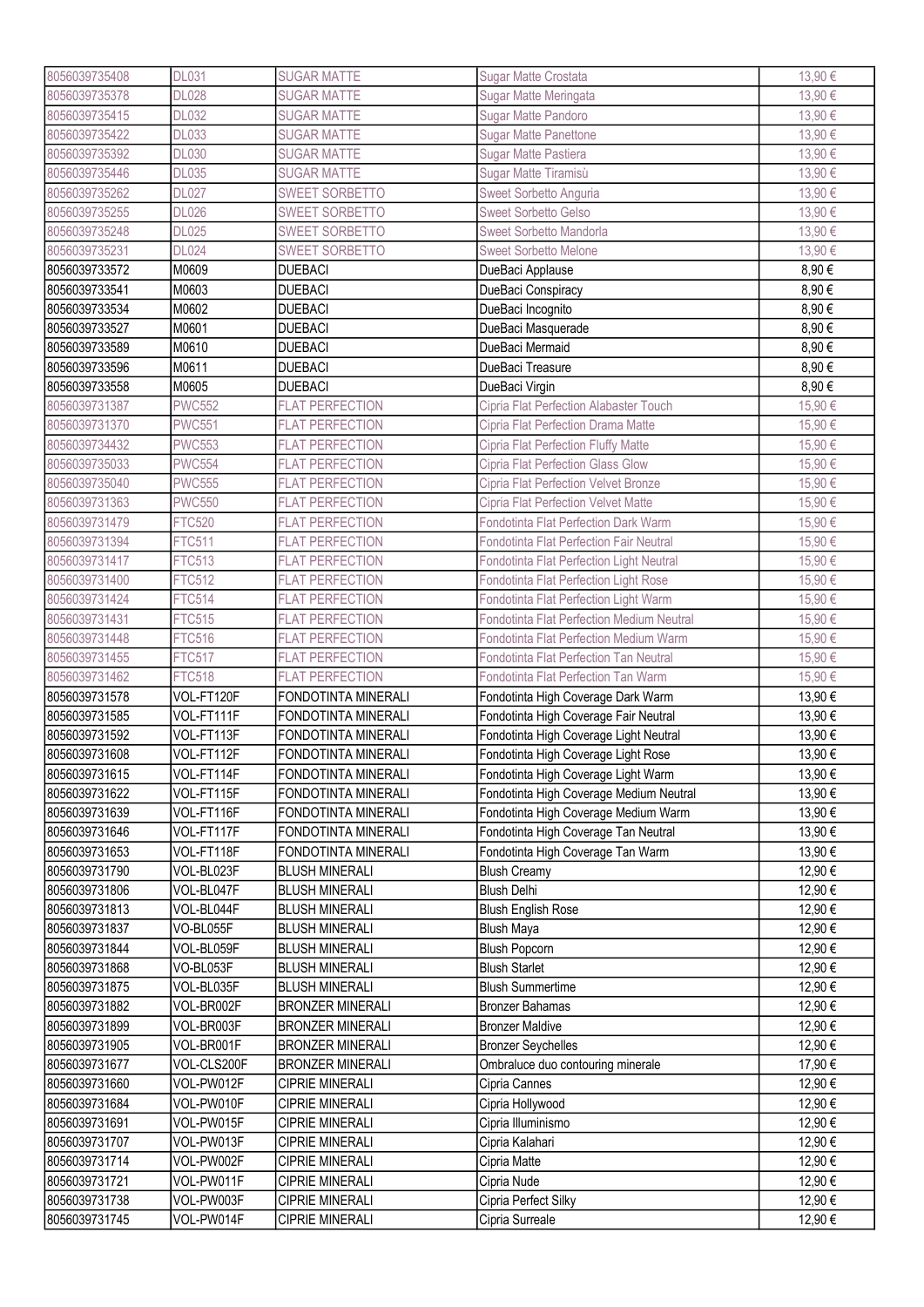| 8056039731752 | VO-CR002F        | <b>CORRETTORI MINERALI</b> | Correttore Green                        | 12,90€  |
|---------------|------------------|----------------------------|-----------------------------------------|---------|
| 8056039731769 | VOL-CR003F       | <b>CORRETTORI MINERALI</b> | Correttore Peach                        | 12,90€  |
| 8056039731776 | VOL-CR001F       | <b>CORRETTORI MINERALI</b> | <b>Correttore Yellow</b>                | 12,90 € |
| 8056039731912 | VO-EY018F#       | <b>OMBRETTI MINERALI</b>   | Ombretto Abisso                         | 7,90€   |
| 8056039731929 | VOL-EY095F       | <b>OMBRETTI MINERALI</b>   | Ombretto Audrey                         | 7,90€   |
| 8056039731936 | VOL-EY131F       | <b>OMBRETTI MINERALI</b>   | Ombretto Aura                           | 7,90€   |
| 8056039731943 | VOL-EY083F       | <b>OMBRETTI MINERALI</b>   | Ombretto Aurora Boreale                 | 7,90€   |
| 8056039731950 | VOL-EY113F#      | <b>OMBRETTI MINERALI</b>   | Ombretto Brooklyn                       | 7,90€   |
| 8056039731967 | VOL-EY031F       | <b>OMBRETTI MINERALI</b>   | Ombretto Camaleonte                     | 7,90€   |
| 8056039731974 | <b>VO-EY125F</b> | <b>OMBRETTI MINERALI</b>   | Ombretto Camden Town                    | 7,90€   |
| 8056039732001 | VOL-EY141F#      | <b>OMBRETTI MINERALI</b>   | Ombretto Charleston                     | 7,90€   |
| 8056039732025 | VOL-EY142F       | <b>OMBRETTI MINERALI</b>   | Ombretto Chiffon                        | 7,90€   |
| 8056039732032 | VOL-EY104F       | <b>OMBRETTI MINERALI</b>   | Ombretto Coccodrillo                    | 7,90€   |
| 8056039732056 | VOL-EY149F       | <b>OMBRETTI MINERALI</b>   | Ombretto Compilation                    | 7,90€   |
| 8056039732070 | VO-EY009F        | <b>OMBRETTI MINERALI</b>   | Ombretto Costa Smeralda                 | 7,90€   |
| 8056039732087 | VOL-EY061F       | <b>OMBRETTI MINERALI</b>   | Ombretto Cremino                        | 7,90€   |
| 8056039732094 | VOL-EY007F       | <b>OMBRETTI MINERALI</b>   | Ombretto Diamanti in Polvere            | 7,90€   |
| 8056039732100 | VOL-EY082F       | <b>OMBRETTI MINERALI</b>   | Ombretto Disgelo                        | 7,90€   |
| 8056039732117 | VOL-EY124F       | <b>OMBRETTI MINERALI</b>   | Ombretto Dragon                         | 7,90€   |
| 8056039732124 | <b>VO-EY021F</b> | <b>OMBRETTI MINERALI</b>   | Ombretto Fondente                       | 7,90€   |
| 8056039732131 | VOL-EY115F       | <b>OMBRETTI MINERALI</b>   |                                         | 7,90€   |
| 8056039732148 | VOL-EY081F       | <b>OMBRETTI MINERALI</b>   | Ombretto Ginger<br>Ombretto Glaciazione | 7,90€   |
|               |                  |                            |                                         |         |
| 8056039732155 | VOL-EY129F#      | <b>OMBRETTI MINERALI</b>   | Ombretto Incenso                        | 7,90€   |
| 8056039732162 | VOL-EY158F       | <b>OMBRETTI MINERALI</b>   | Ombretto Jellyfish                      | 7,90€   |
| 8056039732209 | VOL-EY140F       | <b>OMBRETTI MINERALI</b>   | Ombretto Liquid Mirror                  | 7,90€   |
| 8056039732230 | VOL-EY126F       | <b>OMBRETTI MINERALI</b>   | Ombretto Notting Hill                   | 7,90€   |
| 8056039732247 | <b>VO-EY100F</b> | <b>OMBRETTI MINERALI</b>   | Ombretto Occhi di Gatto                 | 7,90€   |
| 8056039732254 | VOL-EY010F       | <b>OMBRETTI MINERALI</b>   | Ombretto Ombra di Luna                  | 7,90€   |
| 8056039732261 | VO-EY012F        | <b>OMBRETTI MINERALI</b>   | Ombretto Oro Lilla                      | 7,90€   |
| 8056039732292 | VO-EY139F        | <b>OMBRETTI MINERALI</b>   | Ombretto Pixie Tears                    | 7,90€   |
|               |                  |                            |                                         |         |
| 8056039732322 | VOL-EY040F       | <b>OMBRETTI MINERALI</b>   | Ombretto Sole d'Africa                  | 7,90€   |
| 8056039732346 | VOL-EY153F       | <b>OMBRETTI MINERALI</b>   | Ombretto Ticket                         | 7,90€   |
| 8056039732353 | VO-EY144F        | <b>OMBRETTI MINERALI</b>   | Ombretto Tobacco                        | 7,90€   |
| 8056039732360 | VOL-EY133F       | <b>OMBRETTI MINERALI</b>   | <b>Ombretto Versailles</b>              | 7,90€   |
| 8056039732377 | <b>VO-EY152F</b> | <b>OMBRETTI MINERALI</b>   | Ombretto Videogame                      | 7,90€   |
| 8056039732391 | VOL-EY118F#      | <b>OMBRETTI MINERALI</b>   | Ombretto Zen                            | 7,90€   |
| 8056039732407 | VOL-EY110F       | <b>OMBRETTI MINERALI</b>   | Ombretto Zucchero Filato                | 7,90€   |
| 8056039730724 | C646             | <b>GLI ARCOBALENI</b>      | Blush in cialda Bikini                  | 7,90€   |
| 8056039734562 | C725#            | <b>GLI ARCOBALENI</b>      | <b>Blush in cialda Bruised</b>          | 7,90€   |
| 8056039731073 | C701#            | <b>GLI ARCOBALENI</b>      | Blush in cialda Calm                    | 7,90€   |
| 8056039734074 | C718             | <b>GLI ARCOBALENI</b>      | Blush in cialda Court                   | 7,90€   |
| 8056039731028 | C696#            | <b>GLI ARCOBALENI</b>      | Blush in cialda Dizzy                   | 7,90€   |
| 8056039730687 | C642             | <b>GLI ARCOBALENI</b>      | Blush in cialda Emoticon                | 7,90€   |
| 8056039730991 | C693#            | <b>GLI ARCOBALENI</b>      | Blush in cialda Escape                  | 7,90€   |
| 8056039730670 | C641             | <b>GLI ARCOBALENI</b>      | Blush in cialda Jam                     | 7,90€   |
| 8056039730700 | C644             | <b>GLI ARCOBALENI</b>      | Blush in cialda Lotus                   | 7,90€   |
| 8056039731011 | C695             | <b>GLI ARCOBALENI</b>      | Blush in cialda Nowhere                 | 7,90€   |
| 8056039734111 | C722             | <b>GLI ARCOBALENI</b>      | Blush in cialda Oolong                  | 7,90€   |
| 8056039730731 | C647             | <b>GLI ARCOBALENI</b>      | Blush in cialda Passion Fruit           | 7,90€   |
| 8056039731066 | C700#            | <b>GLI ARCOBALENI</b>      | Blush in cialda Pill                    | 7,90€   |
| 8056039730717 | C645             | <b>GLI ARCOBALENI</b>      | Blush in cialda Starfish                | 7,90€   |
| 8056039730694 | C643#            | <b>GLI ARCOBALENI</b>      | <b>Blush in cialda Sunset</b>           | 7,90€   |
| 8056039734128 | C723             | <b>GLI ARCOBALENI</b>      | Blush in cialda Teacup                  | 7,90€   |
| 8056039734104 | C721             | <b>GLI ARCOBALENI</b>      | Blush in cialda White Tea               | 7,90€   |
| 8056039730755 | C649             | <b>GLI ARCOBALENI</b>      | Bronzer in cialda California            | 7,90€   |
| 8056039730748 | C648             | <b>GLI ARCOBALENI</b>      | Bronzer in cialda Chocoholic            | 7,90€   |
| 8056039734579 | C726             | <b>GLI ARCOBALENI</b>      | Hightlighter in cialda Save the Queen   | 7,90€   |
| 8056039730762 | C650             | <b>GLI ARCOBALENI</b>      | Illuminante in cialda Plastic           | 7,90€   |
| 8056039730939 | C687             | <b>GLI ARCOBALENI</b>      | Ombretto in cialda Abracadabra          | 7,90€   |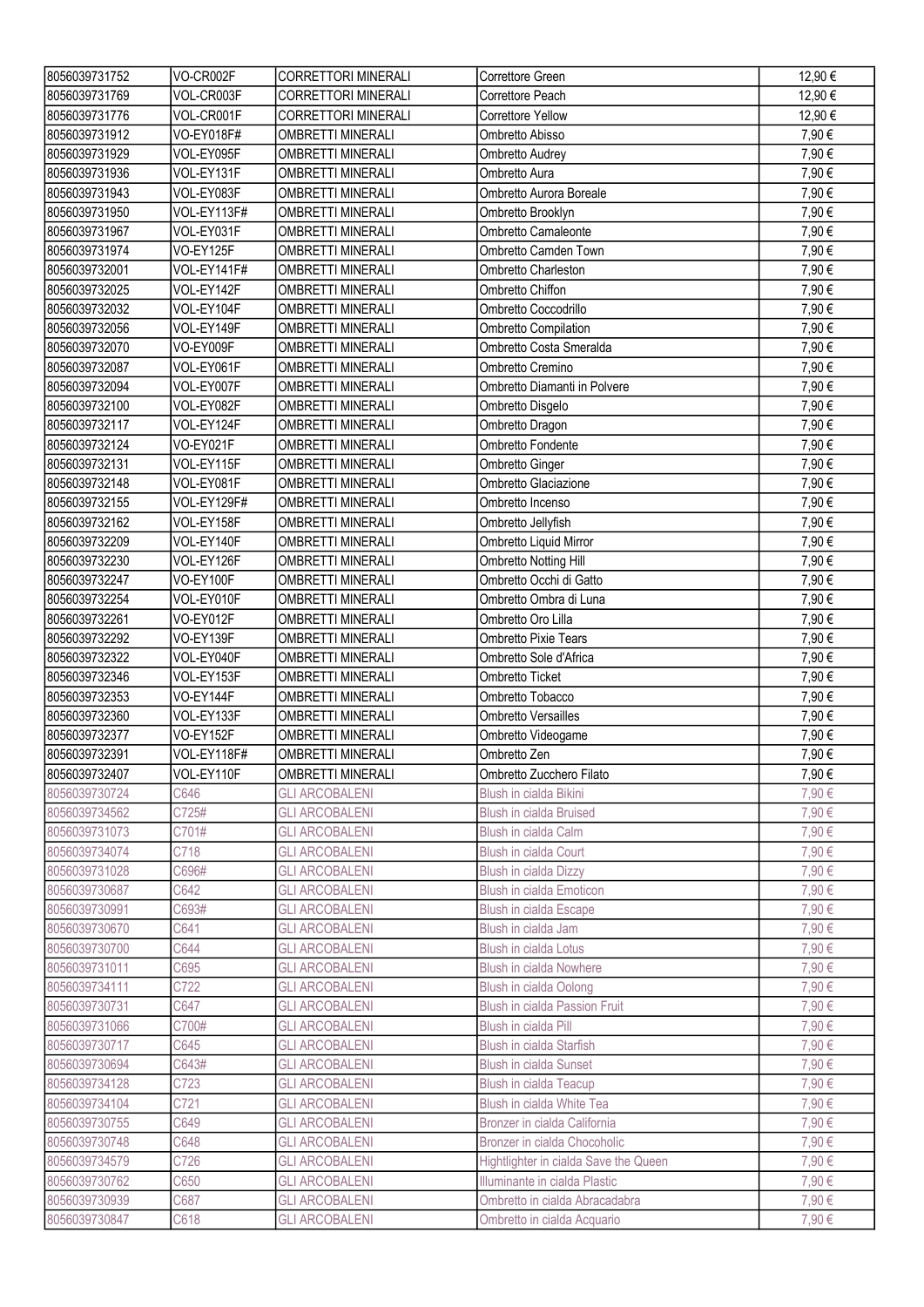| 8056039730823 | C616# | <b>GLI ARCOBALENI</b> | Ombretto in cialda Alien            | 7,90€ |
|---------------|-------|-----------------------|-------------------------------------|-------|
| 8056039734999 | C732# | <b>GLI ARCOBALENI</b> | Ombretto in cialda Another Planet   | 7,90€ |
| 8056039730779 | C611# | <b>GLI ARCOBALENI</b> | Ombretto in cialda Bananas          | 7,90€ |
| 8056039730663 | C640  | <b>GLI ARCOBALENI</b> | Ombretto in cialda Black Sheep      | 7,90€ |
| 8056039730601 | C634  | <b>GLI ARCOBALENI</b> | Ombretto in cialda Bonbon           | 7,90€ |
| 8056039735514 | C740  | <b>GLI ARCOBALENI</b> | Ombretto in cialda Britannia        | 7,90€ |
| 8056039730854 | C619# | <b>GLI ARCOBALENI</b> | Ombretto in cialda Brivido          | 7,90€ |
| 8056039730595 | C633  | <b>GLI ARCOBALENI</b> | Ombretto in cialda Butterfly        | 7,90€ |
| 8056039730908 | C684  | <b>GLI ARCOBALENI</b> | Ombretto in cialda Chimera          | 7,90€ |
| 8056039730571 | C631  | <b>GLI ARCOBALENI</b> | Ombretto in cialda Coco             | 7,90€ |
| 8056039735477 | C736  | <b>GLI ARCOBALENI</b> | Ombretto in cialda Corinthian       | 7,90€ |
| 8056039730649 | C638  | <b>GLI ARCOBALENI</b> | Ombretto in cialda Croissant        | 7,90€ |
| 8056039731080 | C702  | <b>GLI ARCOBALENI</b> | Ombretto in cialda Date             | 7,90€ |
| 8056039730809 | C614  | <b>GLI ARCOBALENI</b> | Ombretto in cialda Diva             | 7,90€ |
| 8056039734081 | C719  | <b>GLI ARCOBALENI</b> |                                     | 7,90€ |
|               |       |                       | Ombretto in cialda Earl Grey        |       |
| 8056039735460 | C735  | <b>GLI ARCOBALENI</b> | Ombretto in cialda Elettro          | 7,90€ |
| 8056039730656 | C639  | <b>GLI ARCOBALENI</b> | Ombretto in cialda Espresso         | 7,90€ |
| 8056039730588 | C632  | <b>GLI ARCOBALENI</b> | Ombretto in cialda Étoile           | 7,90€ |
| 8056039730892 | C685  | <b>GLI ARCOBALENI</b> | Ombretto in cialda Fenice           | 7,90€ |
| 8056039730380 | C602  | <b>GLI ARCOBALENI</b> | Ombretto in cialda Fiori d'Ombra    | 7,90€ |
| 8056039730977 | C691# | <b>GLI ARCOBALENI</b> | Ombretto in cialda Fly              | 7,90€ |
| 8056039735507 | C739  | <b>GLI ARCOBALENI</b> | Ombretto in cialda Forgotten Bronze | 7,90€ |
| 8056039731042 | C698# | <b>GLI ARCOBALENI</b> | Ombretto in cialda Future           | 7,90€ |
| 8056039730472 | C621  | <b>GLI ARCOBALENI</b> | Ombretto in cialda Ghiaccio         | 7,90€ |
| 8056039730830 | C617# | <b>GLI ARCOBALENI</b> | Ombretto in cialda Grass            | 7,90€ |
| 8056039734982 | C731# | <b>GLI ARCOBALENI</b> | Ombretto in cialda Haight Ashbury   | 7,90€ |
| 8056039734036 | C714  | <b>GLI ARCOBALENI</b> | Ombretto in cialda Hero             | 7,90€ |
| 8056039731172 | C711  | <b>GLI ARCOBALENI</b> | Ombretto in cialda Human            | 7,90€ |
| 8056039730410 | C605  | <b>GLI ARCOBALENI</b> | Ombretto in cialda Inchiostro       | 7,90€ |
| 8056039730427 | C606  | <b>GLI ARCOBALENI</b> | Ombretto in cialda Incubo           | 7,90€ |
| 8056039730526 | C626# | <b>GLI ARCOBALENI</b> | Ombretto in cialda Limelight        | 7,90€ |
| 8056039731127 | C706  | <b>GLI ARCOBALENI</b> | Ombretto in cialda Lithium          | 7,90€ |
| 8056039731103 | C704  | <b>GLI ARCOBALENI</b> | Ombretto in cialda Lost             | 7,90€ |
| 8056039730786 | C612  | <b>GLI ARCOBALENI</b> | Ombretto in cialda Magma            | 7,90€ |
| 8056039734098 | C720  | <b>GLI ARCOBALENI</b> | Ombretto in cialda Matcha           | 7,90€ |
| 8056039730922 | C686  | <b>GLI ARCOBALENI</b> | Ombretto in cialda Mela Stregata    | 7,90€ |
| 8056039734029 | C713  | <b>GLI ARCOBALENI</b> | Ombretto in cialda Melusine         | 7,90€ |
| 8056039731189 | C712  | <b>GLI ARCOBALENI</b> | Ombretto in cialda Meme             | 7,90€ |
| 8056039735484 | C737  | <b>GLI ARCOBALENI</b> | Ombretto in cialda Meteorite        | 7,90€ |
| 8056039730960 | C690  | <b>GLI ARCOBALENI</b> | Ombretto in cialda Mezza Estate     | 7,90€ |
| 8056039730458 | C609  | <b>GLI ARCOBALENI</b> | Ombretto in cialda Muffin           | 7,90€ |
| 8056039731158 | C709  | <b>GLI ARCOBALENI</b> | Ombretto in cialda Newton           | 7,90€ |
| 8056039730618 | C635  | <b>GLI ARCOBALENI</b> | Ombretto in cialda Noisette         | 7,90€ |
| 8056039735002 | C733# | <b>GLI ARCOBALENI</b> | Ombretto in cialda Oh Yeah!         | 7,90€ |
| 8056039734944 | C727# | <b>GLI ARCOBALENI</b> | Ombretto in cialda On the Road      | 7,90€ |
| 8056039735521 | C741  | <b>GLI ARCOBALENI</b> | Ombretto in cialda Oricalco         | 7,90€ |
| 8056039734968 | C729# | <b>GLI ARCOBALENI</b> | Ombretto in cialda Peace&Love       | 7,90€ |
| 8056039730502 | C624  | <b>GLI ARCOBALENI</b> | Ombretto in cialda Peaches & Cream  | 7,90€ |
| 8056039730632 | C637  | <b>GLI ARCOBALENI</b> | Ombretto in cialda Peluche          | 7,90€ |
| 8056039730878 | C681  | <b>GLI ARCOBALENI</b> | Ombretto in cialda Pioggia Acida    | 7,90€ |
| 8056039730946 | C688  | <b>GLI ARCOBALENI</b> | Ombretto in cialda Polline          | 7,90€ |
| 8056039734067 | C717  | <b>GLI ARCOBALENI</b> | Ombretto in cialda Prophecy         | 7,90€ |
| 8056039730434 | C607  | <b>GLI ARCOBALENI</b> | Ombretto in cialda Quadrifoglio     | 7,90€ |
| 8056039730465 | C610  | <b>GLI ARCOBALENI</b> | Ombretto in cialda Red Carpet       | 7,90€ |
|               |       |                       |                                     |       |
| 8056039730441 | C608  | <b>GLI ARCOBALENI</b> | Ombretto in cialda Retrò            | 7,90€ |
| 8056039731059 | C699# | <b>GLI ARCOBALENI</b> | Ombretto in cialda Robot            | 7,90€ |
| 8056039734050 | C716  | <b>GLI ARCOBALENI</b> | Ombretto in cialda Salina           | 7,90€ |
| 8056039731134 | C707  | <b>GLI ARCOBALENI</b> | Ombretto in cialda Saudade          | 7,90€ |
| 8056039735453 | C734  | <b>GLI ARCOBALENI</b> | Ombretto in cialda Shakudo          | 7,90€ |
| 8056039730625 | C636  | <b>GLI ARCOBALENI</b> | Ombretto in cialda Smoking          | 7,90€ |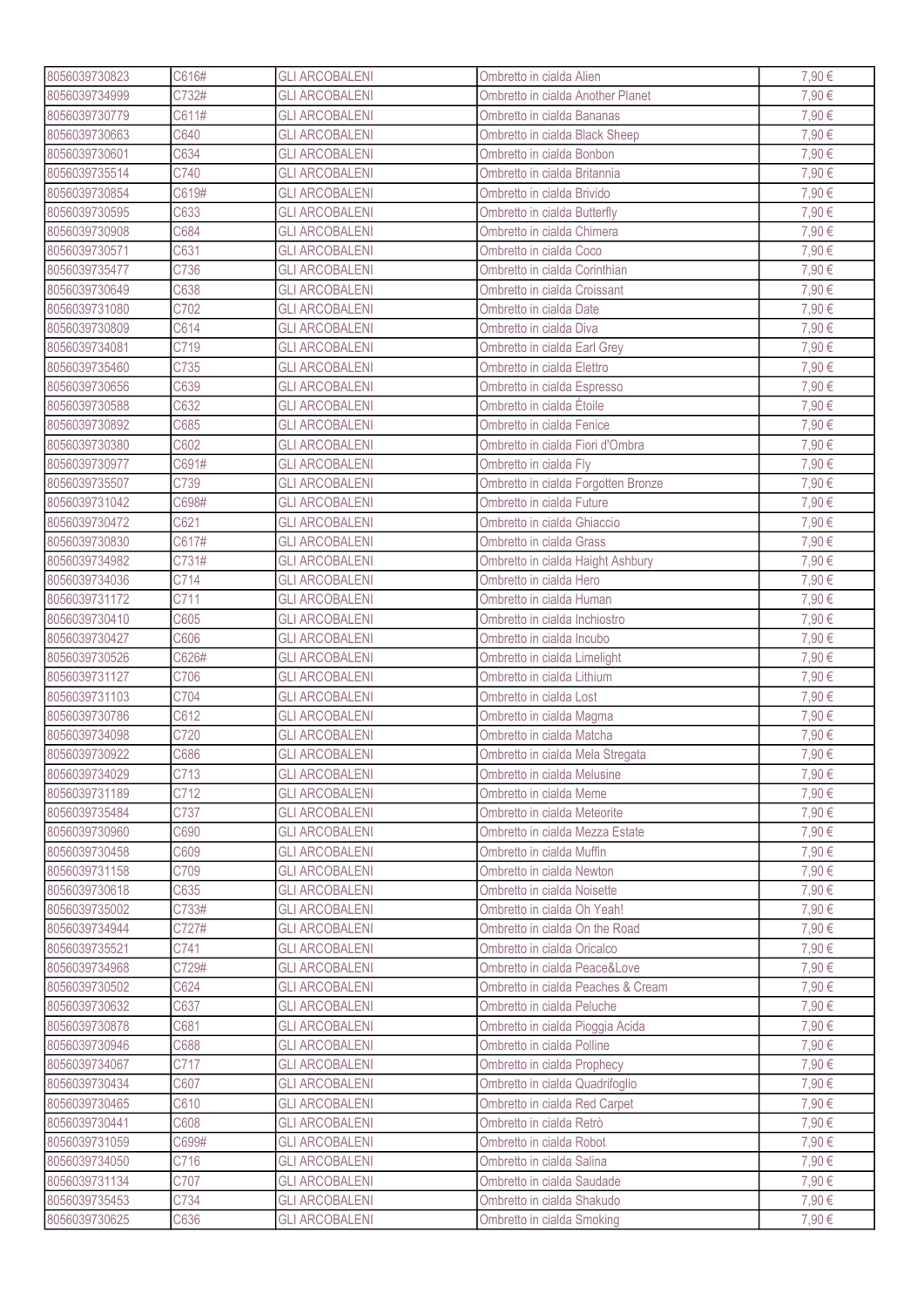| 8056039730496 | C623#           | <b>GLI ARCOBALENI</b>     | Ombretto in cialda Snob                                 | 7,90€   |
|---------------|-----------------|---------------------------|---------------------------------------------------------|---------|
| 8056039730984 | C692#           | <b>GLI ARCOBALENI</b>     | Ombretto in cialda Storm                                | 7,90€   |
| 8056039734555 | C724            | <b>GLI ARCOBALENI</b>     | Ombretto in cialda Subterranean                         | 7,90€   |
| 8056039730373 | C601            | <b>GLI ARCOBALENI</b>     | Ombretto in cialda Tattoo                               | 7,90€   |
| 8056039734975 | C730#           | <b>GLI ARCOBALENI</b>     | Ombretto in cialda Tie-Dye                              | 7,90€   |
| 8056039731035 | C697            | <b>GLI ARCOBALENI</b>     | Ombretto in cialda Tonka                                | 7,90€   |
| 8056039731165 | C710            | <b>GLI ARCOBALENI</b>     | Ombretto in cialda Tour                                 | 7,90€   |
| 8056039735491 | C738            | <b>GLI ARCOBALENI</b>     | Ombretto in cialda Tumbaga                              | 7,90€   |
| 8056039730915 | C683#           | <b>GLI ARCOBALENI</b>     | Ombretto in cialda Twilight                             | 7,90€   |
| 8056039731097 | C703            | <b>GLI ARCOBALENI</b>     | Ombretto in cialda Ufo                                  | 7,90€   |
| 8056039730489 | C622            | <b>GLI ARCOBALENI</b>     | Ombretto in cialda Unicorno                             | 7,90€   |
| 8056039730953 | C689            | <b>GLI ARCOBALENI</b>     | Ombretto in cialda Veleno                               | 7,90€   |
| 8056039730816 | C615            | <b>GLI ARCOBALENI</b>     | Ombretto in cialda Velvet                               | 7,90€   |
| 8056039731110 | C705            | <b>GLI ARCOBALENI</b>     | Ombretto in cialda Vodka                                | 7,90€   |
| 8056039734043 | C715            | <b>GLI ARCOBALENI</b>     | Ombretto in cialda Vulcano                              | 7,90€   |
| 8056039730793 | C613            | <b>GLI ARCOBALENI</b>     |                                                         | 7,90€   |
| 8056039731141 | C708            |                           | Ombretto in cialda Watermelon<br>Ombretto in cialda Wow | 7,90€   |
|               | ARC002CHI#      | <b>GLI ARCOBALENI</b>     |                                                         |         |
| 8056039731202 |                 | <b>GLI ARCOBALENI</b>     | Palette Chiarissimi                                     | 33,80€  |
| 8056039730045 | Y05             | <b>INKME EYELINER</b>     | Inkme Alexandria                                        | 10,90€  |
| 8056039730083 | Y09             | <b>INKME EYELINER</b>     | Inkme Ankh                                              | 10,90€  |
| 8056039734142 | Y12             | <b>INKME EYELINER</b>     | <b>Inkme Assam</b>                                      | 10,90 € |
| 8056039730007 | Y01             | <b>INKME EYELINER</b>     | <b>Inkme Bastet</b>                                     | 10,90€  |
| 8056039734135 | Y11             | <b>INKME EYELINER</b>     | Inkme Darjeeling                                        | 10,90€  |
| 8056039730021 | Y03             | <b>INKME EYELINER</b>     | <b>Inkme Giza</b>                                       | 10,90€  |
| 8056039730069 | Y07             | <b>INKME EYELINER</b>     | Inkme Hatshepsut                                        | 10,90€  |
| 8056039730038 | Y04             | <b>INKME EYELINER</b>     | Inkme Heliopolis                                        | 10,90€  |
| 8056039730052 | Y06             | <b>INKME EYELINER</b>     | Inkme Nefertiti                                         | 10,90€  |
| 8056039730014 | Y02             | <b>INKME EYELINER</b>     | <b>Inkme Nut</b>                                        | 10,90€  |
| 8056039730090 | Y10             | <b>INKME EYELINER</b>     | Inkme Papyrus                                           | 10,90€  |
| 8056039730076 | Y08             | <b>INKME EYELINER</b>     | <b>Inkme Thebes</b>                                     | 10,90€  |
| 8056039733718 | MTMNEB001       | <b>LE METAMORFOSI</b>     | Nebbia Fissante                                         | 12,90 € |
| 8056039733107 | MTMNET002       | LE METAMORFOSI            | Nettare per Labbra                                      | 12,90 € |
| 8056039733114 | MTMRUG003       | LE METAMORFOSI            | Rugiada per Makeup                                      | 9,90€   |
| 8056039734722 | LB004           | <b>LIPPINI</b>            | Candysoft                                               | 7,90€   |
| 8056039735194 | LB008           | <b>LIPPINI</b>            | Cocoral                                                 | 7,90€   |
| 8056039735200 | LB009           | <b>LIPPINI</b>            | Coffeekiss                                              | 7,90€   |
| 8056039734715 | LB003           | <b>LIPPINI</b>            | Grapedivine                                             | 7,90€   |
| 8056039735224 | LB011           | <b>LIPPINI</b>            | Mauvemilk                                               | 7,90€   |
| 8056039735163 | LB005           | <b>LIPPINI</b>            | Mintcondition                                           | 7,90€   |
| 8056039734692 | LB001           | <b>LIPPINI</b>            | Roseosèè                                                | 7,90€   |
| 8056039735217 | LB010           | <b>LIPPINI</b>            | Silkyglow                                               | 7,90€   |
| 8056039735170 | LB006           | <b>LIPPINI</b>            | Spiceup                                                 | 7,90€   |
| 8056039734708 | LB002           | <b>LIPPINI</b>            | Sweetsoleil                                             | 7,90€   |
| 8056039735187 | LB007           | <b>LIPPINI</b>            | Victorian                                               | 7,90€   |
| 8056039731264 | M502            | <b>MANGA BROWS</b>        | Manga Brows ash blonde & cold brown                     | 8,80€   |
| 8056039731295 | M505            | <b>MANGA BROWS</b>        | Manga Brows deep ebony & pure black                     | 8,80€   |
| 8056039731288 | M504            | <b>MANGA BROWS</b>        | Manga Brows light copper & henna red                    | 8,80€   |
| 8056039731271 | M503            | <b>MANGA BROWS</b>        | Manga Brows rich brown & black brown                    | 8,80€   |
| 8056039731257 | M501            | <b>MANGA BROWS</b>        | Manga Brows warm blonde & soft brown                    | 8,80€   |
| 8056039733602 | M650            | Contouring                | Contourmania contour + highlight                        | 9,50€   |
| 8056039735057 | <b>MB004</b>    | <b>MASCARA</b>            | Black Bubble natural mascara                            | 14,90€  |
| 8056039731318 | MB002           | <b>MASCARA</b>            | DeerLash defining mascara                               | 14,90 € |
| 8056039734524 | MB003           | <b>MASCARA</b>            | Lash Academy mascara                                    | 14,90 € |
| 8056039731301 | <b>MB001</b>    | <b>MASCARA</b>            | Occhioni natural mascara                                | 14,90€  |
| 8056039731325 | M700            | NASCONDINO CONCEALER      | Nascondino Double Precision concealer Fair              | 11,90 € |
| 8056039731332 | M701            | NASCONDINO CONCEALER      | Nascondino Double Precision concealer Light             | 11,90 € |
| 8056039731349 | M702            | NASCONDINO CONCEALER      | Nascondino Double Precision concealer Medium            | 11,90€  |
| 8056039731356 | M703            | NASCONDINO CONCEALER      | Nascondino Double Precision concealer Tan               | 11,90 € |
| 8056039730304 | V14             | Neve Cosmetics VERNISSAGE | Allegoria della Primavera                               | 9,90€   |
| 8056039730236 | V <sub>07</sub> | Neve Cosmetics VERNISSAGE | Arearea                                                 | 9,90€   |
|               |                 |                           |                                                         |         |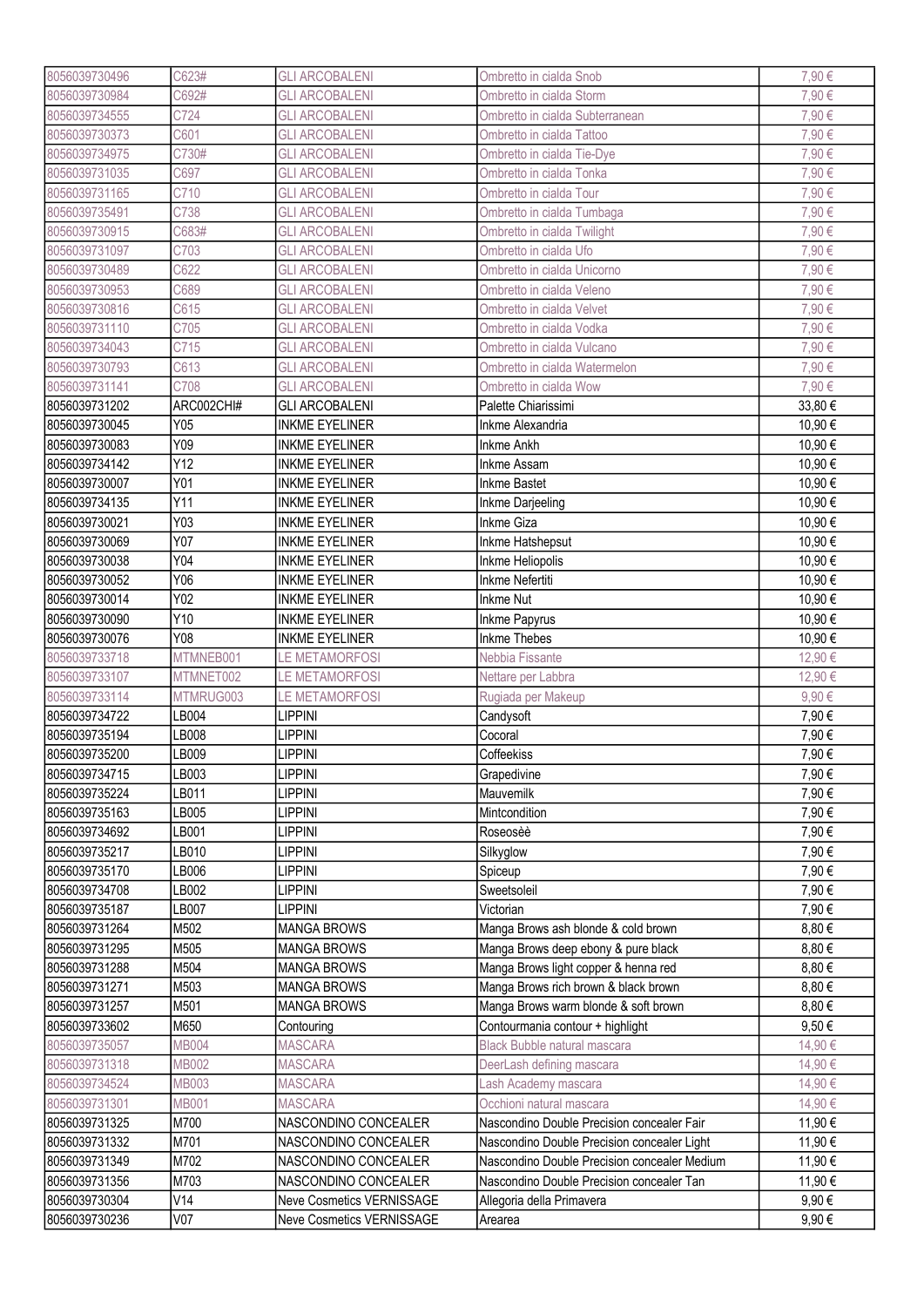| 8056039730274 | V11             | <b>Neve Cosmetics VERNISSAGE</b> | <b>Birth of Venus</b>        | 9,90€  |
|---------------|-----------------|----------------------------------|------------------------------|--------|
| 8056039730311 | V15             | <b>Neve Cosmetics VERNISSAGE</b> | <b>Blessed Soul</b>          | 9,90€  |
| 8056039730212 | V05#            | <b>Neve Cosmetics VERNISSAGE</b> | Catalan Landscape            | 9,90€  |
| 8056039734586 | V24#            | Neve Cosmetics VERNISSAGE        | Cha-U-Kao                    | 9,90€  |
| 8056039730229 | V06             | Neve Cosmetics VERNISSAGE        | Dama con l'Ermellino         | 9,90€  |
| 8056039730243 | V08             | <b>Neve Cosmetics VERNISSAGE</b> | Dancers in Pink              | 9,90€  |
| 8056039734593 | V25#            | Neve Cosmetics VERNISSAGE        | Dans le Lit                  | 9,90€  |
| 8056039734173 | V <sub>23</sub> | Neve Cosmetics VERNISSAGE        | Down The Rabbit Hole         | 9,90€  |
| 8056039730250 | V09             | <b>Neve Cosmetics VERNISSAGE</b> | Golconde                     | 9,90€  |
| 8056039730175 | V <sub>01</sub> | <b>Neve Cosmetics VERNISSAGE</b> | Les Poseuses                 | 9,90€  |
| 8056039735019 | V26             | <b>Neve Cosmetics VERNISSAGE</b> | Life on Mars                 | 10,50€ |
| 8056039734166 | V22#            | <b>Neve Cosmetics VERNISSAGE</b> | Mad Tea Party                | 9,90€  |
| 8056039730205 | V <sub>04</sub> | <b>Neve Cosmetics VERNISSAGE</b> | Multiform                    | 9,90€  |
| 8056039730328 | V16             | <b>Neve Cosmetics VERNISSAGE</b> | Nike of Samothrace           | 9,90€  |
|               | V <sub>03</sub> |                                  |                              |        |
| 8056039730199 |                 | Neve Cosmetics VERNISSAGE        | Oriental Poppies             | 9,90€  |
| 8056039730281 | V12             | Neve Cosmetics VERNISSAGE        | Persistence of Memory        | 9,90€  |
| 8056039730342 | V18             | <b>Neve Cosmetics VERNISSAGE</b> | Plum Brandy                  | 9,90€  |
| 8056039730366 | V20             | Neve Cosmetics VERNISSAGE        | Proserpine                   | 9,90€  |
| 8056039735026 | V27             | Neve Cosmetics VERNISSAGE        | Sky with Diamonds            | 10,50€ |
| 8056039730359 | V19             | Neve Cosmetics VERNISSAGE        | Sunrise with Sea Monsters    | 9,90€  |
| 8056039734159 | V21#            | <b>Neve Cosmetics VERNISSAGE</b> | The Magic Circle             | 9,90€  |
| 8056039730335 | V17#            | <b>Neve Cosmetics VERNISSAGE</b> | The Voyage of Life           | 9,90€  |
| 8056039730298 | V13#            | <b>Neve Cosmetics VERNISSAGE</b> | Tiger in a Tropical Storm    | 9,90€  |
| 8056039730267 | V10             | <b>Neve Cosmetics VERNISSAGE</b> | <b>Water Lilies</b>          | 9,90€  |
| 8056039732933 | M222            | PASTELLO LABBRA                  | Pastello labbra Alternative  | 7,90€  |
| 8056039732872 | M215            | PASTELLO LABBRA                  | Pastello labbra Amore        | 7,90€  |
| 8056039732780 | M202            | PASTELLO LABBRA                  | Pastello labbra Ballerina    | 7,90€  |
| 8056039734425 | M243            | PASTELLO LABBRA                  | Pastello labbra Blood        | 7,90€  |
| 8056039732889 | M216            | PASTELLO LABBRA                  | Pastello labbra Cappuccino   | 7,90€  |
| 8056039735071 | M244            | PASTELLO LABBRA                  | Pastello labbra Closing Time | 7,90€  |
| 8056039733046 | M233            | PASTELLO LABBRA                  | Pastello labbra Cloud        | 7,90€  |
| 8056039732995 | M228            | PASTELLO LABBRA                  | Pastello labbra Confusion    | 7,90€  |
| 8056039733015 | M230            | PASTELLO LABBRA                  | Pastello labbra Cult         | 7,90€  |
| 8056039732940 | M223            | PASTELLO LABBRA                  | Pastello labbra Delirium     | 7,90€  |
| 8056039732926 | M221            | PASTELLO LABBRA                  | Pastello labbra Experiment   | 7,90€  |
| 8056039732827 | M207            | <b>PASTELLO LABBRA</b>           | Pastello labbra Fenicottero  | 7,90€  |
| 8056039732988 | M227            | PASTELLO LABBRA                  | Pastello labbra Flashback    | 7,90€  |
| 8056039733084 | M237            | PASTELLO LABBRA                  | Pastello labbra Flow         | 7,90€  |
| 8056039733008 | M229            | PASTELLO LABBRA                  | Pastello labbra Focus        | 7,90€  |
| 8056039732964 | M225            | PASTELLO LABBRA                  | Pastello labbra Idol         | 7,90€  |
| 8056039734401 | M241            | PASTELLO LABBRA                  | Pastello labbra Immortal     | 7,90€  |
| 8056039733060 | M235            | <b>PASTELLO LABBRA</b>           | Pastello labbra Lychee       | 7,90€  |
| 8056039733022 | M231            | PASTELLO LABBRA                  | Pastello labbra Mandragora   | 7,90€  |
| 8056039732797 | M203            | PASTELLO LABBRA                  | Pastello labbra Marmotta     | 7,90€  |
| 8056039732919 | M220            | PASTELLO LABBRA                  | Pastello labbra Miele        | 7,90€  |
| 8056039732971 | M226            | PASTELLO LABBRA                  | Pastello labbra Motion       | 7,90€  |
| 8056039734395 | M240#           | PASTELLO LABBRA                  | Pastello labbra Nihilism     | 7,90€  |
| 8056039735101 | M247            | PASTELLO LABBRA                  | Pastello labbra Not Today    | 7,90€  |
| 8056039732803 | M205            | PASTELLO LABBRA                  | Pastello labbra Peperoncino  | 7,90€  |
| 8056039733077 | M236#           | PASTELLO LABBRA                  | Pastello labbra Pitaya       | 7,90€  |
|               |                 |                                  |                              |        |
| 8056039732902 | M219            | PASTELLO LABBRA                  | Pastello labbra Psiche       | 7,90€  |
| 8056039735088 | M245            | PASTELLO LABBRA                  | Pastello labbra Rainy Days   | 7,90€  |
| 8056039733091 | M238            | PASTELLO LABBRA                  | Pastello labbra Spiral       | 7,90€  |
| 8056039732957 | M224            | PASTELLO LABBRA                  | Pastello labbra Status       | 7,90€  |
| 8056039735095 | M246            | PASTELLO LABBRA                  | Pastello labbra Stay at Home | 7,90€  |
| 8056039733039 | M232            | PASTELLO LABBRA                  | Pastello labbra Symbol       | 7,90€  |
| 8056039734418 | M242#           | PASTELLO LABBRA                  | Pastello labbra Tartan       | 7,90€  |
| 8056039732810 | M206            | PASTELLO LABBRA                  | Pastello labbra Teatro       | 7,90€  |
| 8056039734388 | M239            | PASTELLO LABBRA                  | Pastello labbra Trance       | 7,90€  |
| 8056039732834 | M208            | PASTELLO LABBRA                  | Pastello labbra Vino         | 7,90€  |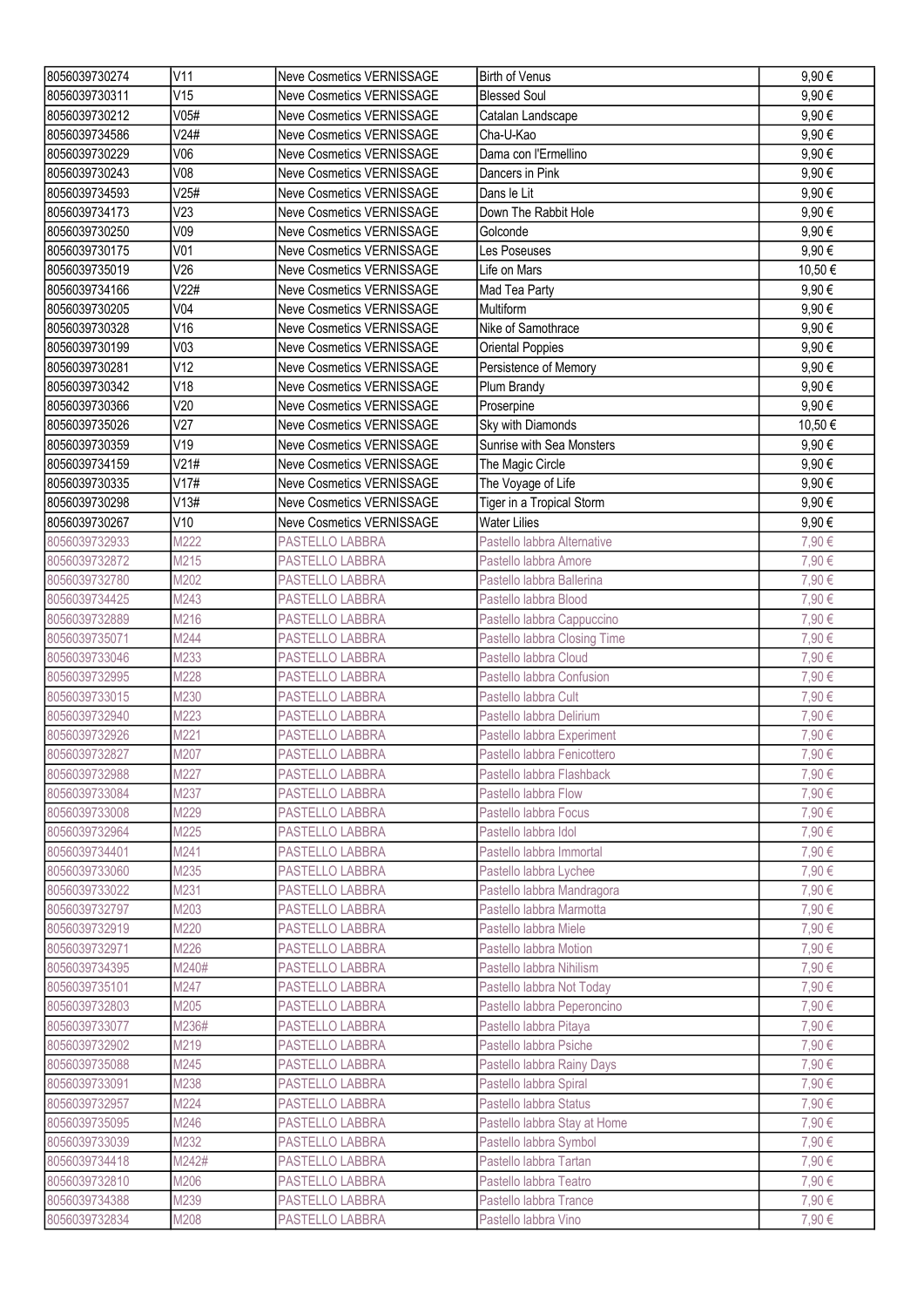| 8056039735323                  | M056                         | PASTELLO OCCHI                     | Pastello occhi A Bordo Piscina                       | 7,90€   |
|--------------------------------|------------------------------|------------------------------------|------------------------------------------------------|---------|
| 8056039732544                  | M020                         | PASTELLO OCCHI                     | Pastello occhi Acero                                 | 7,90€   |
| 8056039735354                  | M059                         | PASTELLO OCCHI                     | Pastello occhi Amygdala                              | 7,90€   |
| 8056039732667                  | M035                         | PASTELLO OCCHI                     | Pastello occhi Armadillo                             | 7,90€   |
| 8056039732421                  | M002                         | PASTELLO OCCHI                     | Pastello occhi Avorio                                | 7,90€   |
| 8056039732445                  | M005                         | PASTELLO OCCHI                     | Pastello occhi Bosco                                 | 7,90€   |
| 8056039732469                  | M008                         | PASTELLO OCCHI                     | Pastello occhi Caramello                             | 7,90€   |
| 8056039734371                  | M051                         | PASTELLO OCCHI                     | Pastello occhi Choker                                | 7,90€   |
| 8056039732551                  | M022                         | PASTELLO OCCHI                     | Pastello occhi Cincillà                              | 7,90€   |
| 8056039735293                  | M053                         | PASTELLO OCCHI                     | Pastello occhi Coca Koala                            | 7,90€   |
| 8056039735361                  | M060                         | PASTELLO OCCHI                     | Pastello occhi Constellations                        | 7,90€   |
| 8056039732490                  | M011                         | PASTELLO OCCHI                     | Pastello occhi Corona                                | 7,90€   |
| 8056039732629                  | M031                         | PASTELLO OCCHI                     | Pastello occhi Distortion                            | 7,90€   |
| 8056039732438                  | M003                         | PASTELLO OCCHI                     | Pastello occhi Ebano                                 | 7,90€   |
| 8056039732582                  | M027                         |                                    |                                                      | 7,90€   |
|                                |                              | PASTELLO OCCHI                     | Pastello occhi Ego                                   |         |
| 8056039732575                  | M024                         | PASTELLO OCCHI                     | Pastello occhi Enigma                                | 7,90€   |
| 8056039735330                  | M057                         | PASTELLO OCCHI                     | Pastello occhi Ephemera                              | 7,90€   |
| 8056039734357                  | M049                         | PASTELLO OCCHI                     | Pastello occhi Filicudi                              | 7,90€   |
| 8056039732513                  | M017                         | PASTELLO OCCHI                     | Pastello occhi Gioia                                 | 7,90€   |
| 8056039732674                  | M036#                        | PASTELLO OCCHI                     | Pastello occhi Illusion                              | 7,90€   |
| 8056039732735                  | M042                         | PASTELLO OCCHI                     | Pastello occhi Isla                                  | 7,90€   |
| 8056039732742                  | M043                         | PASTELLO OCCHI                     | Pastello occhi Jacaranda                             | 7,90€   |
| 8056039732636                  | M032                         | PASTELLO OCCHI                     | Pastello occhi Kea                                   | 7,90€   |
| 8056039735347                  | M058                         | PASTELLO OCCHI                     | Pastello occhi Kiss a Frog                           | 7,90€   |
| 8056039734340                  | M048                         | PASTELLO OCCHI                     | Pastello occhi Lipari                                | 7,90€   |
| 8056039732452                  | M007                         | PASTELLO OCCHI                     | Pastello occhi Liquirizia                            | 7,90€   |
| 8056039732476                  | M009                         | PASTELLO OCCHI                     | Pastello occhi Melanzana                             | 7,90 €  |
| 8056039732612                  | M030                         | PASTELLO OCCHI                     | Pastello occhi Narwhal                               | 7,90€   |
| 8056039735316                  | M055                         | PASTELLO OCCHI                     | Pastello occhi New Car                               | 7,90€   |
| 8056039732650                  | M034#                        | PASTELLO OCCHI                     | Pastello occhi Opposite                              | 7,90€   |
| 8056039732766                  | M045#                        | PASTELLO OCCHI                     | Pastello occhi Palm                                  | 7,90€   |
| 8056039734364                  | M050                         | PASTELLO OCCHI                     | Pastello occhi Panarea                               | 7,90€   |
| 8056039732599                  | M028                         | PASTELLO OCCHI                     | Pastello occhi Paradox                               | 7,90€   |
| 8056039732506                  | M014                         | PASTELLO OCCHI                     | Pastello occhi Petrolio                              | 7,90€   |
| 8056039735286                  | M052                         | PASTELLO OCCHI                     | Pastello occhi Pink Penguin                          | 7,90€   |
| 8056039732483                  | M010                         | <b>PASTELLO OCCHI</b>              | Pastello occhi Pioggia                               | 7,90€   |
| 8056039732414                  | M001                         | PASTELLO OCCHI                     | Pastello occhi Piuma                                 | 7,90€   |
| 8056039732643                  | M033                         | PASTELLO OCCHI                     | Pastello occhi Quokka                                | 7,90€   |
| 8056039732759                  | M044                         | PASTELLO OCCHI                     | Pastello occhi Relax                                 | 7,90€   |
| 8056039732605                  | M029                         | PASTELLO OCCHI                     | Pastello occhi Serendipity                           | 7,90€   |
| 8056039732773                  | M046                         | PASTELLO OCCHI                     | Pastello occhi Sombra                                | 7,90€   |
| 8056039734333                  | M047                         | PASTELLO OCCHI                     | Pastello occhi Swindle                               | 7,90€   |
| 8056039732568                  | M023                         | PASTELLO OCCHI                     | Pastello occhi Tartaruga                             | 7,90€   |
| 8056039732537                  | M019                         | PASTELLO OCCHI                     | Pastello occhi Terra                                 | 7,90€   |
| 8056039732520                  | M018                         | PASTELLO OCCHI                     | Pastello occhi Vanità                                | 7,90€   |
| 8056039735309                  | M054                         | PASTELLO OCCHI                     | Pastello occhi Vedo non Vedo                         | 7,90€   |
| 8056039734456                  | <b>NC126</b>                 | PENNELLI TRUCCO                    | Pennello Azalea Angled                               | 16,90€  |
| 8056039734517                  | <b>NC132</b>                 | PENNELLI TRUCCO                    | Pennello Azalea Merge                                | 16,90€  |
| 8056039733350                  | <b>NC134</b>                 | PENNELLI TRUCCO                    | Pennello Crystal Blush                               | 16,90 € |
| 8056039733510                  | <b>PE026</b>                 | PENNELLI TRUCCO                    | Pennello Disco Blush                                 | 13,50 € |
|                                |                              |                                    |                                                      | 15,90 € |
| 8056039733282<br>8056039734500 | <b>NC116</b><br><b>NC131</b> | PENNELLI TRUCCO<br>PENNELLI TRUCCO | <b>Pennello Mint Tapered</b><br>Pennello Azalea Flat | 16,90€  |
|                                |                              |                                    |                                                      |         |
| 8056039734449                  | <b>NC125</b>                 | PENNELLI TRUCCO                    | Pennello Azalea Powder                               | 16,90 € |
| 8056039733305                  | <b>NC118</b>                 | PENNELLI TRUCCO                    | Pennello Crimson Diffuser                            | 14,90€  |
| 8056039733374                  | <b>NC136</b>                 | PENNELLI TRUCCO                    | Pennello Crystal Diffuse                             | 16,90€  |
| 8056039733213                  | <b>NC110</b>                 | PENNELLI TRUCCO                    | Pennello Lilac Powder                                | 16,90€  |
| 8056039733169                  | <b>NC105</b>                 | PENNELLI TRUCCO                    | Pennello Blue contour                                | 13,90 € |
| 8056039733206                  | <b>NC109</b>                 | PENNELLI TRUCCO                    | Pennello Rose Angled                                 | 10,90€  |
| 8056039734494                  | <b>NC130</b>                 | PENNELLI TRUCCO                    | Pennello Azalea Define                               | 10,90 € |
| 8056039734487                  | <b>NC129</b>                 | PENNELLI TRUCCO                    | Pennello Azalea Detail                               | 10,90€  |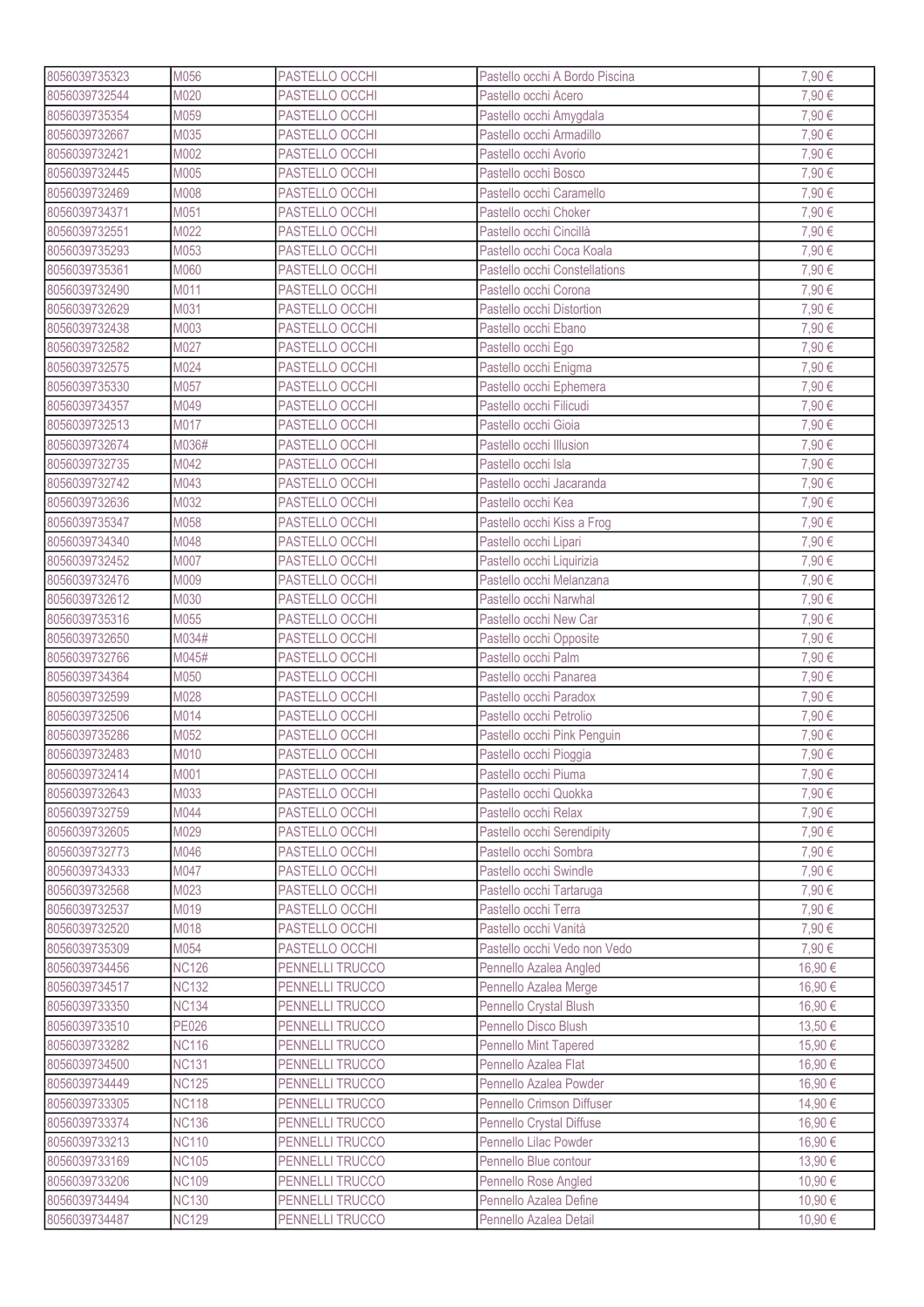| 8056039733237                  | <b>NC112</b>                 | PENNELLI TRUCCO            | Pennello Green Detail                                   | 9,90€   |
|--------------------------------|------------------------------|----------------------------|---------------------------------------------------------|---------|
| 8056039733220                  | <b>NC111</b>                 | PENNELLI TRUCCO            | <b>Pennello Yellow Liner</b>                            | 9,90€   |
|                                | PE050#                       | PENNELLI TRUCCO            | <b>Twin Travel Brush</b>                                | 13,90€  |
| 8056039733398                  | <b>NC139</b>                 | PENNELLI TRUCCO            | Pennello Crystal Base                                   | 16,90€  |
| 8056039733411                  | <b>NC141</b>                 | PENNELLI TRUCCO            | Pennello Crystal Flat                                   | 16,90€  |
| 8056039733343                  | <b>NC133</b>                 | PENNELLI TRUCCO            | Pennello Crystal Maxibuki                               | 18,90€  |
| 8056039733428                  | <b>PE001</b>                 | PENNELLI TRUCCO            | Pennello Kabuki                                         | 12,90 € |
| 8056039733145                  | <b>NC103</b>                 | PENNELLI TRUCCO            | Pennello Lime Foundation                                | 12,90 € |
| 8056039733152                  | <b>NC104</b>                 | PENNELLI TRUCCO            | Pennello Purple Flat                                    | 13,90 € |
| 8056039733121                  | <b>NC101</b>                 | PENNELLI TRUCCO            | Pennello Red Amplify                                    | 13,90€  |
| 8056039733404                  | <b>NC140</b>                 | <b>PENNELLI TRUCCO</b>     | Pennello Crystal Concealer                              | 12,90€  |
| 8056039733367                  | <b>NC135</b>                 | PENNELLI TRUCCO            | Pennello Crystal Corrector                              | 12,90 € |
| 8056039733138                  | <b>NC102</b>                 | PENNELLI TRUCCO            | Pennello Magenta Sculpt                                 | 12,90€  |
|                                |                              |                            |                                                         |         |
| 8056039733183                  | <b>NC107</b><br><b>NC117</b> | PENNELLI TRUCCO            | Pennello Orange Concealer                               | 9,90€   |
| 8056039733299                  |                              | PENNELLI TRUCCO            | Pennello Sky Corrector                                  | 10,90€  |
| 8056039734739                  | <b>NC142</b>                 | PENNELLI TRUCCO            | Pennello Cushion Kabuki                                 | 16,90€  |
| 8056039734463                  | <b>NC127</b>                 | PENNELLI TRUCCO            | Pennello Azalea Crease                                  | 10,90€  |
| 8056039734470                  | <b>NC128</b>                 | PENNELLI TRUCCO            | Pennello Azalea Shade                                   | 10,90€  |
| 8056039733251                  | <b>NC113</b>                 | PENNELLI TRUCCO            | Pennello Azure Shadow                                   | 10,90 € |
| 8056039733381                  | <b>NC138</b>                 | PENNELLI TRUCCO            | Pennello Crystal Shader                                 | 11,90 € |
| 8056039733312                  | <b>NC119</b>                 | PENNELLI TRUCCO            | <b>Pennello Emerald Shader</b>                          | 9,90€   |
| 8056039733275                  | <b>NC115</b>                 | PENNELLI TRUCCO            | Pennello Honey Smudge                                   | 9,90€   |
| 8056039733268                  | <b>NC114</b>                 | PENNELLI TRUCCO            | Pennello Pink Definer                                   | 9,90€   |
| 8056039733190                  | <b>NC108</b>                 | PENNELLI TRUCCO            | Pennello Teal Blending                                  | 10,90€  |
| 8056039733176                  | <b>NC106</b>                 | PENNELLI TRUCCO            | Pennello Turquoise Eyebuki                              | 9,90€   |
| 8056039733329                  | <b>NC120</b>                 | PENNELLI TRUCCO            | Pennello Violet Eyebrow                                 | 9,90€   |
| 8056039733466                  | <b>PE007A</b>                | PENNELLI TRUCCO            | Set Pennelli Trucco Aqua                                | 25,90€  |
| 8056039732841                  | M209                         | <b>PERFETTINA</b>          | Perfettina Lip Contouring Pencil                        | 7,90€   |
| 8056039735576                  | <b>RI805</b>                 | RISTRETTO CONCEALER        | Ristretto concealer Dark                                | 14,90€  |
| 8056039735590                  | <b>RI807</b>                 | RISTRETTO CONCEALER        | Ristretto concealer Deep                                | 14,90 € |
|                                |                              |                            |                                                         |         |
| 8056039735538                  | RI801                        | RISTRETTO CONCEALER        | Ristretto concealer Fair                                | 14,90 € |
| 8056039735545                  | RI802                        | RISTRETTO CONCEALER        |                                                         | 14,90 € |
| 8056039735552                  | RI803                        |                            | Ristretto concealer Light<br>Ristretto concealer Medium |         |
|                                |                              | RISTRETTO CONCEALER        | Ristretto concealer Rich                                | 14,90€  |
| 8056039735583                  | <b>RI806</b>                 | RISTRETTO CONCEALER        | Ristretto concealer Tan                                 | 14,90€  |
| 8056039735569                  | <b>RI804</b>                 | RISTRETTO CONCEALER        |                                                         | 14,90€  |
| 8056039735736                  | <b>RJ03</b>                  | <b>RUBY JUICE</b>          | Ruby Juice Detective                                    | 14,90€  |
| 8056039735767                  | RJ06                         | <b>RUBY JUICE</b>          | Ruby Juice Euphoria                                     | 14,90€  |
| 8056039735729                  | <b>RJ02</b>                  | RUBY JUICE                 | Ruby Juice Friends                                      | 14,90 € |
| 8056039735750                  | RJ05                         | <b>RUBY JUICE</b>          | Ruby Juice Morgana                                      | 14,90 € |
| 8056039735712                  | <b>RJ01</b>                  | <b>RUBY JUICE</b>          | Ruby Juice On set                                       | 14,90 € |
| 8056039735781                  | <b>RJ08</b>                  | <b>RUBY JUICE</b>          | Ruby Juice Rubies for Breakfast                         | 14,90 € |
| 8056039735743                  | <b>RJ04</b>                  | <b>RUBY JUICE</b>          | Ruby Juice Sleep with me                                | 14,90 € |
| 8056039735774                  | <b>RJ07</b>                  | <b>RUBY JUICE</b>          | Ruby Juice Tomato                                       | 14,90 € |
| 8056039734845                  | <b>BLS344</b>                | SPECIAL EFFECTS BLUSH      | Blush Star System Bloomerang                            | 15,90€  |
| 8056039734838                  | <b>BLS343</b>                | SPECIAL EFFECTS BLUSH      | Blush Star System Candyflossophy                        | 15,90€  |
| 8056039734821                  | <b>BLS342</b>                | SPECIAL EFFECTS BLUSH      | Blush Star System Eldaflower                            | 15,90 € |
| 8056039734814                  | <b>BLS341</b>                | SPECIAL EFFECTS BLUSH      | Blush Star System Strobeberry                           | 15,90€  |
| 8056039734876                  | <b>BRS363</b>                | SPECIAL EFFECTS BRONZER    | Bronzer Star System Cubadiving                          | 15,90€  |
| 8056039734883                  | <b>BRS364</b>                | SPECIAL EFFECTS BRONZER    | Bronzer Star System Magyptian                           | 15,90€  |
| 8056039734869                  | <b>BRS362</b>                | SPECIAL EFFECTS BRONZER    | Bronzer Star System Savannah                            | 15,90€  |
| 8056039734852                  | <b>BRS361</b>                | SPECIAL EFFECTS BRONZER    | <b>Bronzer Star System Sculptress</b>                   | 15,90€  |
| 8056039734913                  | <b>TXS383</b>                | SPECIAL EFFECTS TEXTURIZER | Texturizer Star System Matinée                          | 15,90 € |
| 8056039734890                  | <b>TXS381</b>                | SPECIAL EFFECTS TEXTURIZER | Texturizer Star System Muse                             | 15,90€  |
| 8056039734906                  | <b>TXS382</b>                | SPECIAL EFFECTS TEXTURIZER | Texturizer Star System Première                         | 15,90€  |
| 8056039734920                  | <b>TXS384</b>                | SPECIAL EFFECTS TEXTURIZER | Texturizer Star System Staged                           | 15,90 € |
| 8056039734302                  | FTS320                       | <b>STAR SYSTEM</b>         | Fondotinta Star System Dark Warm                        | 14,90 € |
| 8056039734548                  | FTS323                       | <b>STAR SYSTEM</b>         | Fondotinta Star System Deep Neutral                     | 14,90 € |
| 8056039734227                  | FTS311                       | <b>STAR SYSTEM</b>         | Fondotinta Star System Fair Neutral                     | 14,90€  |
| 8056039734241<br>8056039734234 | FTS313                       | <b>STAR SYSTEM</b>         | Fondotinta Star System Light Neutral                    | 14,90 € |